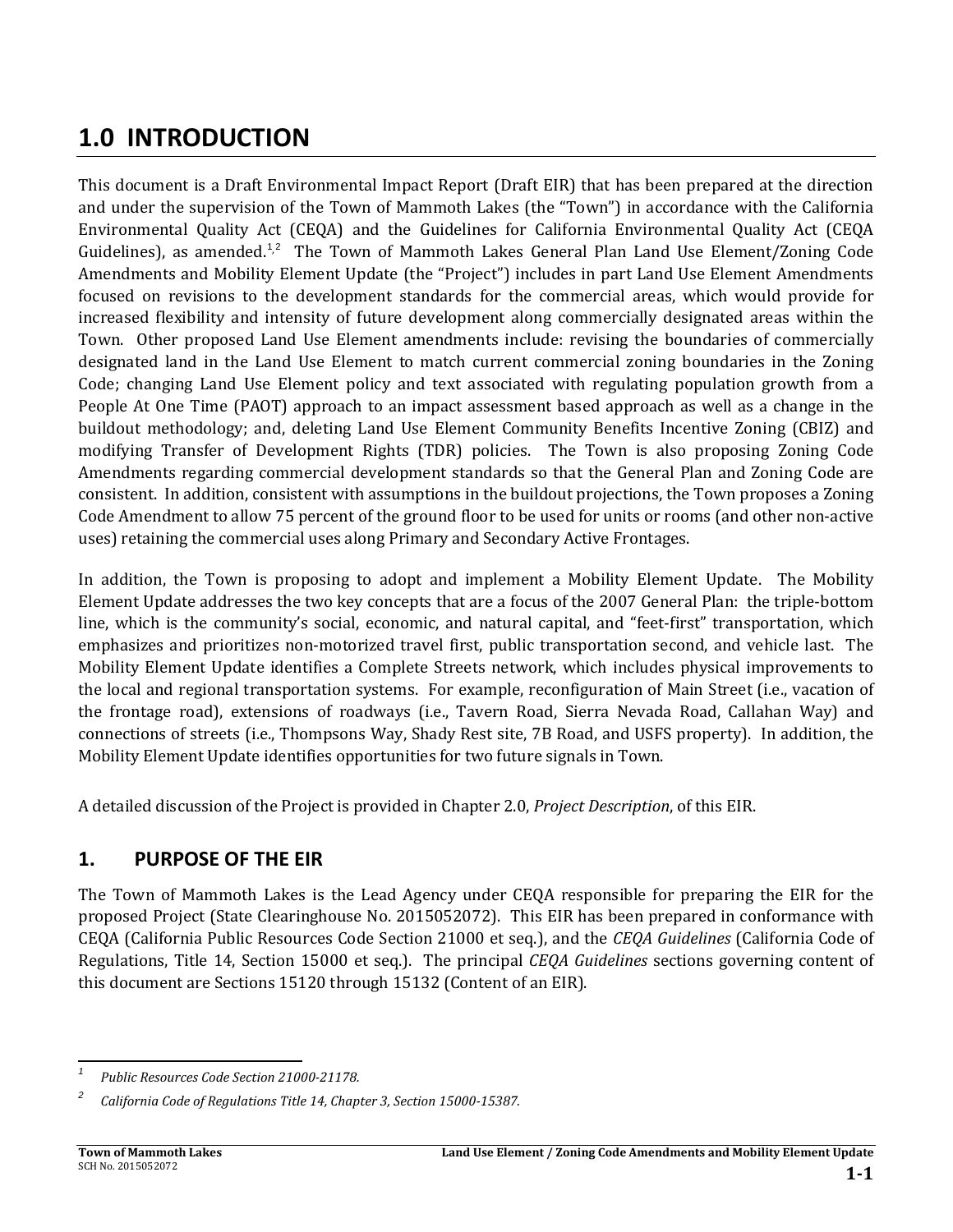In accordance with Section 15121 of the *CEQA Guidelines*, a primary purpose of this EIR is to provide decision-makers and the public with specific information regarding the environmental effects associated with the Project, identify ways to minimize the significant effects and describe reasonable alternatives to the project. Mitigation measures are provided in order to reduce the significance of impacts resulting from the Project. In addition, this EIR is the primary reference document in the formulation and implementation of a mitigation monitoring program for the proposed Project.

The Town, which has the principal responsibility of processing and approving the Project, will use and consider information in this EIR, along with other information that may be presented during the CEQA process, during the decision to approve, disapprove, or modify the proposed Project. Significant environmental impacts cannot always be mitigated to a level considered less than significant; in those cases, impacts are considered significant and unavoidable. In accordance with Section 15093(b) of the *CEQA Guidelines*, if a public agency approves a project that has significant impacts that are not substantially mitigated (i.e., significant unavoidable impacts), the agency shall state in writing the specific reasons for approving the project, based on the Final EIR and any other information in the public record for the project. This is termed, per Section 15093(b) of the *CEQA Guidelines*, a "statement of overriding considerations."

This document analyzes the environmental effects of the Project to the degree of specificity appropriate to the current proposed actions, as required by Section 15146 of the *CEQA Guidelines*. This analysis considers the actions associated with the Project, to determine the short-term and long-term effects associated with their implementation. This EIR discusses both the direct and indirect impacts of this Project, as well as the cumulative impacts associated with other past, present, and reasonably foreseeable future projects. CEQA requires the preparation of an objective, full disclosure document to inform agency decision makers and the general public of the direct and indirect environmental effects of the project; provide mitigation measures to reduce or eliminate significant adverse effects; and identify and evaluate reasonable alternatives to the proposed project.

#### **2. APPROACH OF THE EIR**

The Project is subject to a Program EIR because it constitutes a series of actions that can be characterized as one large project that is related: "…a) geographically; b) as logical parts in a chain of contemplated actions; and c) in connection with the issuance of…plans…to govern the conduct of a continuing program…" (CEQA Guidelines 15168[a]). A Program EIR generally establishes a foundation for "tiered" or project-level environmental documents that may be subsequently prepared in accordance with the overall program. According to CEQA Guidelines Section 15168(b), a Program EIR can provide the following advantages:

- 1. Provide an occasion for a more exhaustive consideration of effects and alternatives than would be practical in an EIR on an individual action;
- 2. Ensure consideration of cumulative impacts that might be slighted in a project-level analysis;
- 3. Avoid duplicative reconsideration of basic policy considerations;
- 4. Allow the lead agency to consider broad policy alternatives and program-wide mitigation measures at the earliest possible time when the agency has greater flexibility to deal with basic problems or cumulative impacts; and
- 5. Allow a reduction in paperwork.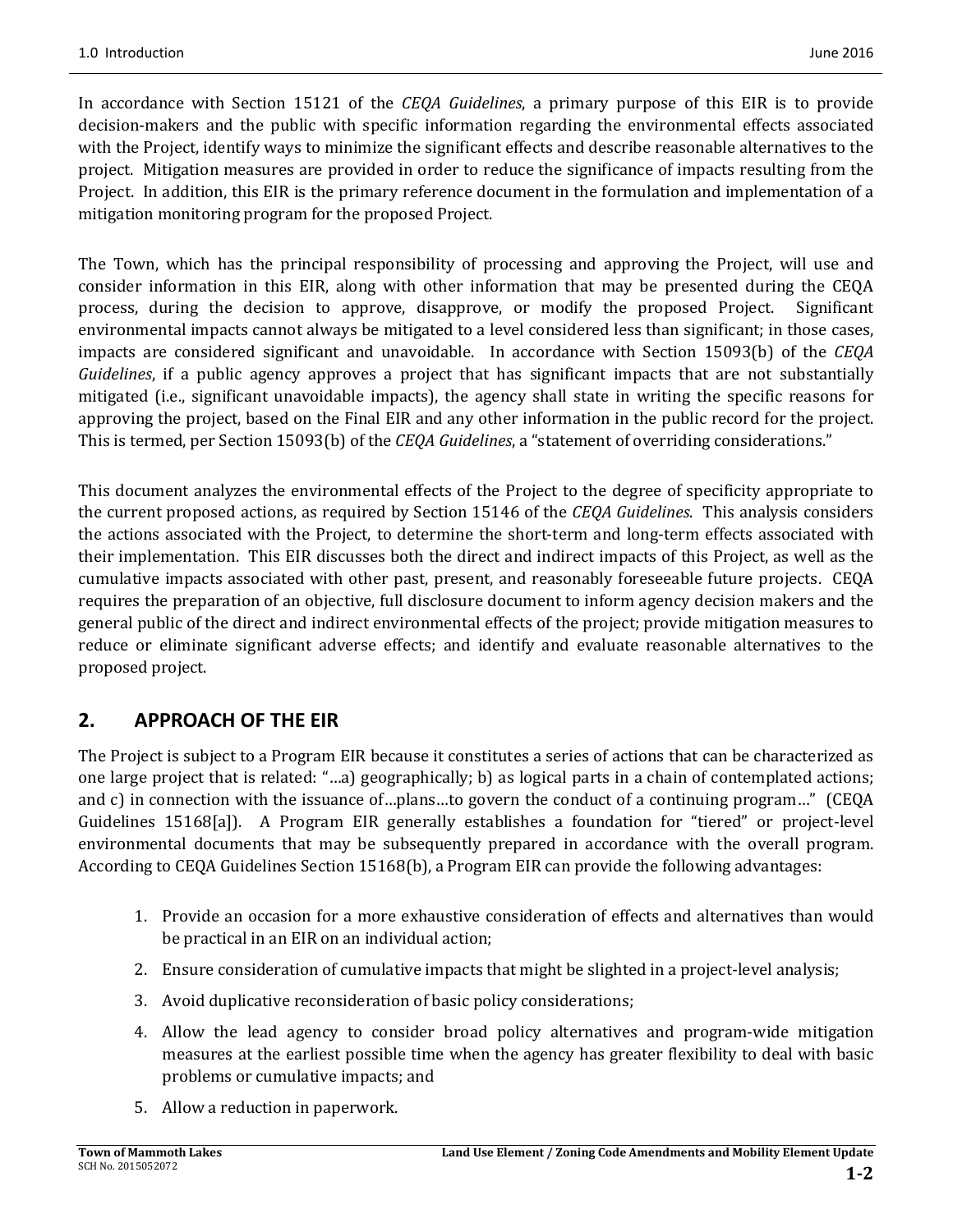The Program EIR analyzes, at a general level, the implications of the revised development standards and policies, including an increase in future development that may occur within the commercial areas of the Town. In this way, decision-makers and the public can get a sense of the overall physical effects of the whole Project. The purpose of the Program EIR is to focus attention to those aspects of a future project (often a long-range plan) that could bring about adverse physical impacts. A Program EIR in this way serves as a foundation for subsequent environmental documentation and/or clearance. CEQA Guidelines Section 15146 indicates that "the degree of specificity required in an EIR will correspond to the degree of specificity involved in the underlying activity which is described in the EIR…."

The Program EIR identifies and analyzes the potential environmental impacts of the anticipated future development resulting from the Project's amended development standards and policies as well as implementation of the Mobility Element Update, and proposes mitigation measures that would reduce those impacts determined to be significant. With the Program EIR, the Town and the public will be able to consider the Project in its entirety and the impacts associated with the Project's revised development standards and policies and the Mobility Element Update, some of which might be overlooked if considered on a case-by-case basis. The Program EIR also allows for consideration of broad policy alternatives and their possible environmental effects in a more exhaustive manner than would otherwise be possible. Optimally, this process allows for development of program-wide mitigation measures at a stage when the Town has greater flexibility to deal with basic problems or cumulative environmental impacts, and provides an opportunity to reduce paperwork. Program-level analysis differs from project-level analysis, which benefits from detailed, specific plans of a project (i.e., grading, footprint) and usually applies more directly to actual construction.

Implementation of the majority of the anticipated future development resulting from the Project's revised development standards and policies and implementation of the Mobility Element Update will require further project-level environmental analysis. In addition, some future development activities that require approval from other agencies may be subject to subsequent CEQA or NEPA review. In addition, if new information becomes known prior to implementation of an action that could lead to significant impacts, further environmental analysis would be required.

In addition, alternatives to the Project are presented to evaluate whether there are alternative Project scenarios that can further minimize or avoid significant impacts associated with the project.

# **3. COMPLIANCE WITH CEQA**

In compliance with the *CEQA Guidelines*, the Town has provided opportunities for the public to participate in the environmental review process. During the preparation of the EIR, an effort was made to contact various Federal, State, regional, and local government agencies and other interested parties to solicit comments and inform the public of the proposed Project.

#### **a. Draft EIR**

The Draft EIR is subject to a 45-day public review period, commencing June 24, 2016 and ending August 8, 2016, by responsible and trustee agencies, members of the public and other interested parties. In accordance with the provision of Sections 15085(a) and 15087(a)(1) of the *CEQA Guidelines*, the Town, serving as the Lead Agency has: 1) published a Notice of Availability of a Draft EIR in *The Sheet*, a newspaper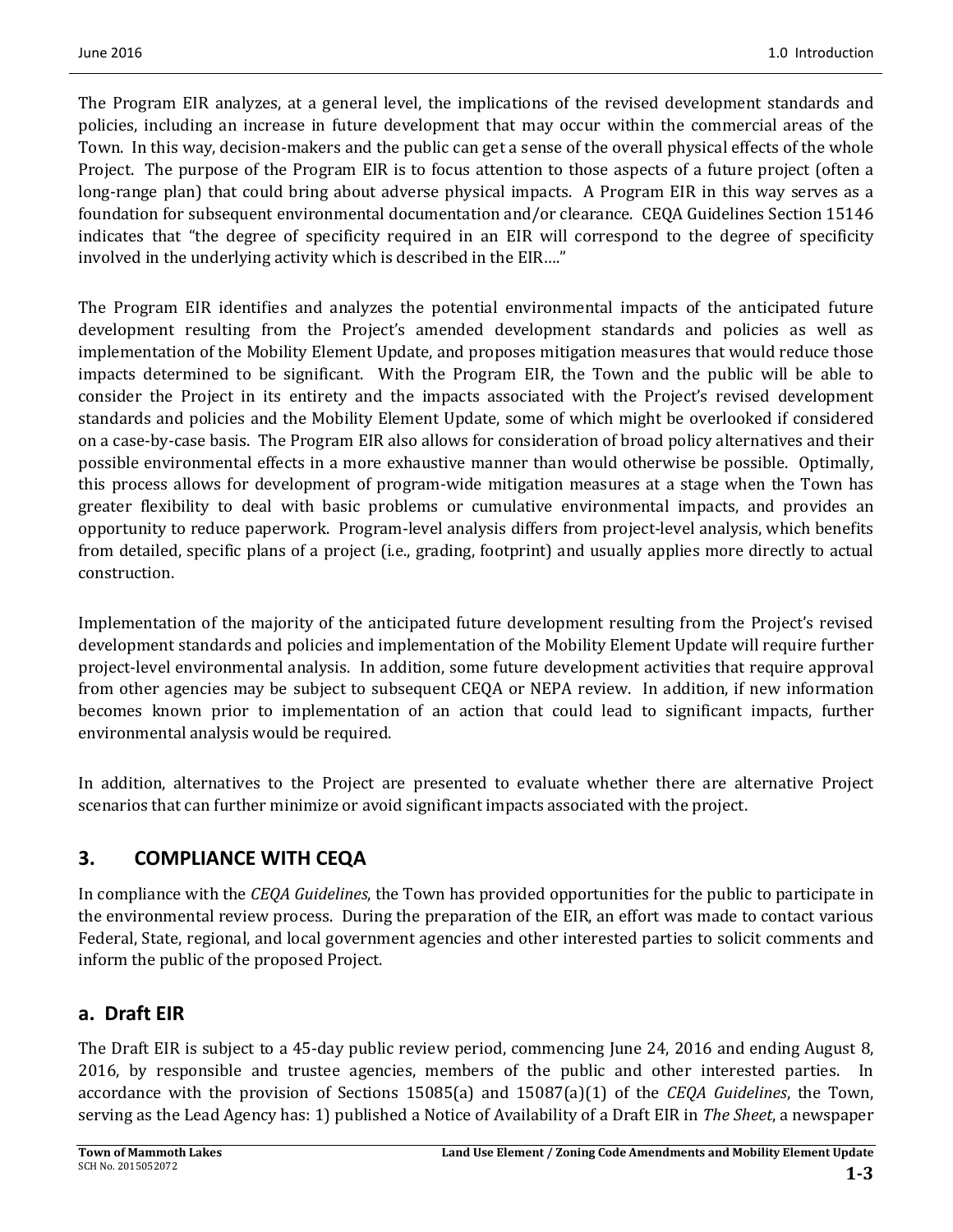of general circulation, which states that the Draft EIR is available for review at: Town of Mammoth Lakes, Community & Economic Development Department, 437 Old Mammoth Road, Suite R, Mammoth Lakes, California 93546; Mammoth Lakes Library located at 400 Sierra Park Road, Mammoth Lakes, CA, 93546; and on the Town's website at http://www.townofmammothlakes.ca.gov/ 2) prepared and transmitted a Notice of Completion (NOC) to the State Clearinghouse; and 3) sent notices to the last known name and address of all organizations and individuals who have previously requested such notice in writing. Proof of publication is available at the Town. All comments on the Draft EIR should be addressed to:

> Sandra Moberly, Community & Economic Development Manager Town of Mammoth Lakes Community and Economic Development Department 437 Old Mammoth Road, Suite R Mammoth Lakes, California 93546 Or via email at: smoberly@townofmammothlakes.ca.gov

Any public agency or members of the public desiring to comment on the Draft EIR must submit their comments in writing to the Town prior to the end of the public review period. Upon the close of the public review period, the Town will then proceed to evaluate and prepare responses to all relevant written comments received from both citizens and public agencies during the public review period.

The Final EIR will consist of the Draft EIR, corrections and additions to the Draft EIR, responses to comments addressing concerns raised by responsible agencies or reviewing parties and a mitigation monitoring and reporting program. After the Final EIR is completed, and at least 10 days prior to its certification, a copy of the response to comments on the Draft EIR will be provided or made available to all commenting parties.

# **b. Initial Study**

In accordance with Section 15063(a) of the *CEQA Guidelines*, prior to preparation of the Draft EIR, the Town prepared an Initial Study. The Initial Study determined that a number of environmental issue areas may be impacted by Project implementation. As a result, the Initial Study determined that this Draft EIR should address the Project's potentially significant impacts on a variety of environmental issue areas.

The EIR focuses primarily on changes in the environment that would result from the Project. The EIR identifies potentially significant impacts resulting from Project implementation and provides measures to mitigate potential significant impacts. This EIR addresses impacts in the following areas:

- **Aesthetics:**
- **Air Quality;**
- Biological Resources;
- Cultural Resources;
- Forestry Resources;
- **Greenhouse Gas Emissions;**
- Land Use/Planning
- Noise;
- Population/Housing;
- Public Services (fire protection, police protection, schools, parks and recreation, and library services);
- Transportation/Traffic; and
- Utilities and Service Systems (water, wastewater, stormwater, and solid waste)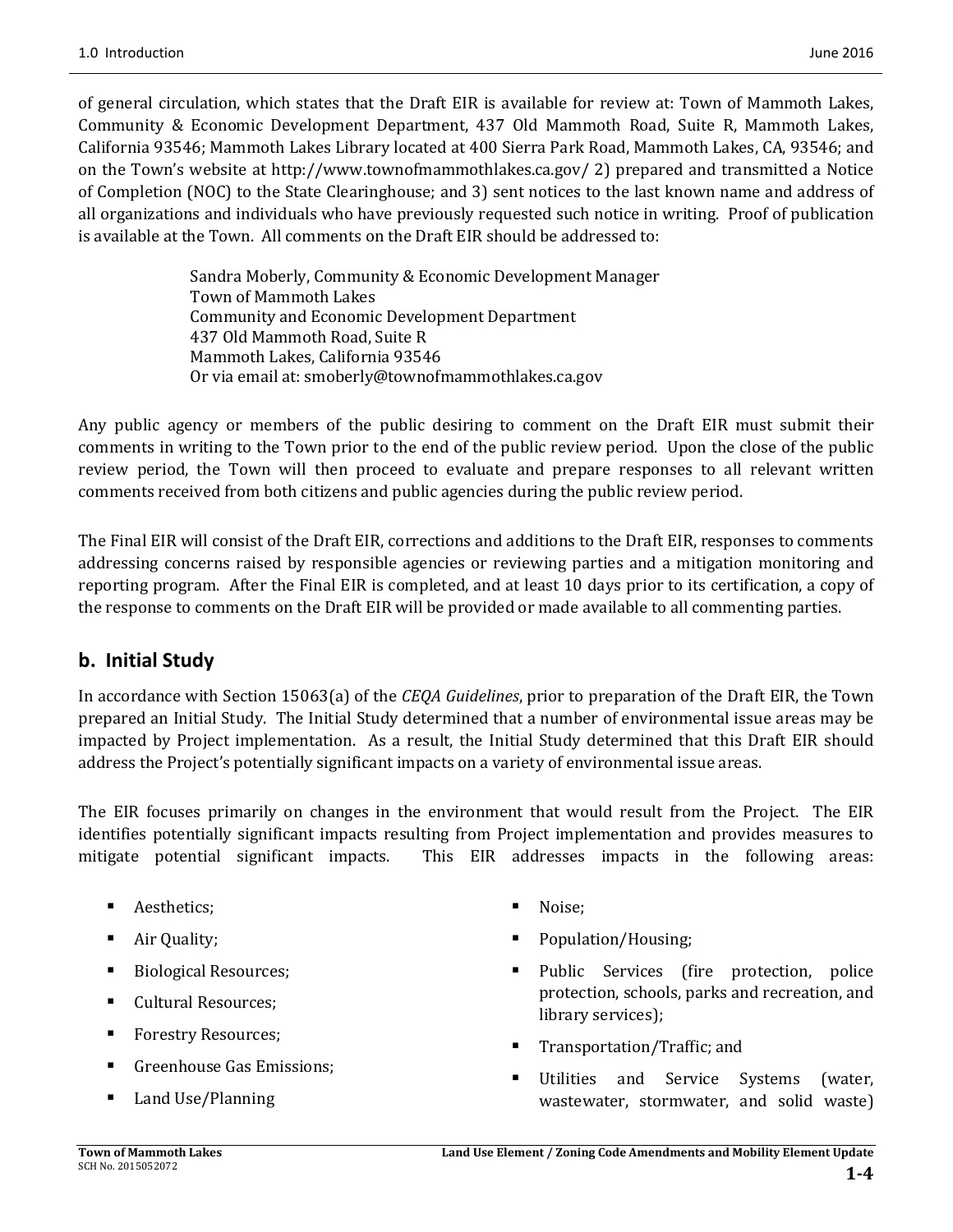Based on the Initial Study, issues for which no significant impacts are anticipated to occur are addressed in Chapter 6, *Other Environmental Considerations*, contained in this EIR.

#### **c. Notice of Preparation and Scoping Meeting**

Pursuant to the provision of Section 15082 of the *CEQA Guidelines*, the Town circulated a Notice of Preparation (NOP) to public agencies, special districts, and members of the public for a 30-day period commencing May 29, 2015 and ending June 29, 2015. The purpose of the NOP was to formally convey that the Town is preparing a Draft EIR for the Project, and to solicit input regarding the scope and content of the environmental information to be included in the EIR. The Initial Study was circulated with the NOP.

As part of the NOP, the Town advertised a notice of public scoping meeting for the Project. The meeting was held during the regularly scheduled Planning and Economic Development Commission Meeting on Wednesday, June 10, 2015, in the Town's Council Chambers located within the Minaret Village Shopping Center at 437 Old Mammoth Road, Suite Z, Mammoth Lakes, California 93546. The meeting was held with the specific intent of affording interested individuals/groups and public agencies to assist the lead agency in determining the scope and focus of the EIR as described in the NOP and Initial Study.

The NOP/Initial Study was distributed for 30 days to various public agencies in order to receive input as to the scope and content of the environmental information to be provided in this EIR. Comments were received from State Clearinghouse, California Department of Transportation (CalTrans), California Department of Fish and Wildlife, Regional Water Quality Control Board, Mammoth Lakes Fire District, Mammoth Community Water District, and Mammoth Lakes Housing. The NOP, Initial Study, comments received on the NOP, and the minutes from the June 10, 2015 Planning and Economic Development Commission Meeting are provided in Appendix A, *Initial Study/Notice of Preparation/NOP Comment Letters/Minutes*, of this EIR. The NOP comments are summarized in the Executive Summary under the section entitled Areas of Controversy and Issues to be Resolved.

# **d. Incorporation by Reference**

CEQA Guidelines Section 15150 provides for an EIR to incorporate by reference all or portions of another document. The following two certified EIRs are hereby incorporated by reference into this document:

Final Program EIR – Town of Mammoth Lakes Trail System Master Plan Project, September 2011 State Clearinghouse No. 2010111013

Final Program EIR – Town of Mammoth Lakes 2005 General Plan Update, May 2007 State Clearinghouse No. 2003042155

These documents are available for public review during normal business hours at the Community and Economic Development Department office at 437 Old Mammoth Road, Suite R, Mammoth Lakes, California. The Trail System Master Plan EIR is relevant as trails are part of the Mobility Element Update and thus previous analyses are relevant to that portion of the Mobility Element Update. The General Plan Update EIR is relevant in that the EIR evaluated Townwide buildout under the General Plan that was adopted in 2007. Information from these two EIRs is summarized as relevant. For example, the history described in the cultural resources existing conditions has not changed. However, other issue areas, such as traffic, are based on new technical studies. Mitigation Monitoring and Reporting Programs (MMRPs) were adopted for the General Plan Update and the Trail System Master Plan. As such, the Town is currently implementing these mitigation measures. Therefore, these measures are provided in each of the sections in Chapter 4 of this EIR